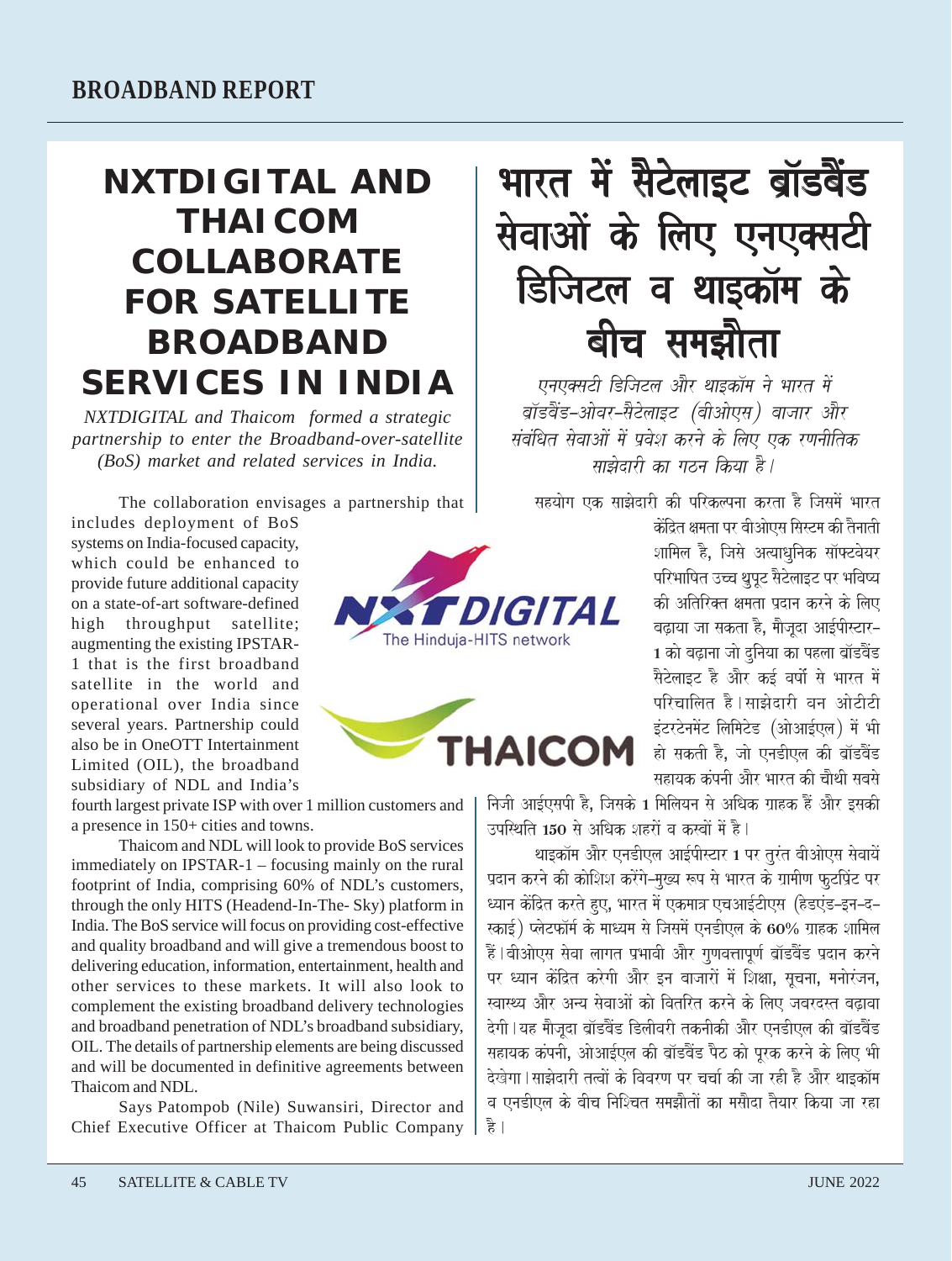Limited "*We are delighted to ink this MOU with NXTDIGITAL, which is easily one of the best digital platforms groups in India. With our global satellite experience spanning nearly three decades and NXTDIGITAL's distribution expertise, vast footprint and broadband penetration – we believe that together, we are best suited to delivering broadband over satellite and related services to India, not just at a high level of quality of service, but also costeffectively. Our engagement and investments reflect our commitment to India, where we have had a presence since 2002,*

**PATOMPOB (NILE) SUWANSIRI**

*offering broadband over satellite since then.*"

Says Vynsley Fernandes, Managing Director and CEO at NXTDIGITAL Limited "*We have always taken*

*our commitment to the Government's digital India mission very seriously. With HITS, we now cover over 4,500 pin codes across India with a significant presence in not just rural India but also areas where terrain poses challenges to connectivity. Through this engagement with Thaicom, a global leader in satellite technology, we will look to facilitate digital inclusion across education, healthcare, information &*

*entertainment – by extending satellite-based broadband connectivity and services to our customers there and also to underserved and other poorly connected markets.*"

Thaicom and NDL will also develop and offer a myriad of global emerging digital solutions – critical to the government's vision and mission of a resilient digital India. These solutions, already developed and deployed by Thaicom elsewhere in the world include satellite artificial intelligence solutions comprising space-based data technologies for agriculture, disaster relief & natural resource management to public WIFI systems and drones for augmenting rural digital solutions. With India's significant dependence on agriculture and the incumbent challenges of crop management – the satellite-based AI will help by providing mission-critical data on tap.

Both companies have also agreed to set up a Centre for Excellence to develop new satellite and related digital

प्रतिबद्धता को दर्शाता है. जहाँ 2002 से हमारी मौजदगी है. तब से सैटेलाइट पर बॉडवैंड की पेशकश की जा रही है। $^{\prime}$ एनएक्सटी डिजिटल लिमिटेड के प्रबंध निदेशक और सीईओ विन्सले फर्नाडीस कहते हैं, 'हमने

> हमेशा सरकार के डिजिटल इंडिया मिशन के प्रति अपनी प्रतिबद्धता को बहुत गंभीरता से लिया है।हिटस के साथ, अब हम न केवल ग्रामीण भारत में बल्कि उन क्षेत्रों में महत्वपूर्ण उपस्थिति के साथ पूरे भारत में 4500 से अधिक पिन कोड को कवर करते हैं, जहां इलाके कनेक्टिविटी के लिए चनौतियों का सामना करते हैं।थाइकॉम के साथ इस जड़ाव के माध्यम से सैटेलाइट तकनीकी में

थाइकॉम पब्लिक कंपनी लिमिटेड के निदेशक और मुख्य कार्यकारी अधिकारी पेटोमपोब (नाइल) सुवांसिरी कहते हैं, 'हमें एनएक्सटी डिजिटल के साथ इस समझौता ज्ञापन पर हस्ताक्षर करने में खुशी है, जो आसानी से भारत में सबसे अच्छे डिजिटल प्लेटफॉर्म समूहों में से एक है । लगभग तीन दशकों में फैले हमारे वैश्विक सैटेलाइट अनुभव और एनएक्सटी डिजिटल की वितरण विशेषज्ञता, विस्तृत फुटप्रिंट और बॉडबैंड पैठ के साथ–हम मानते हैं कि एक साथ. हम भारत में सैटेलाइट और संबंधित सेवाओं पर बॉडबैंड वितरित करने के लिए सबसे उपयक्त है. न कि केवल उच्च स्तर की सेवा गुणवत्त पर बल्कि लागत प्रभावी रूप से भी ।हमारा जडाव व निवेश भारत के प्रति हमारी



**VYNSLEY FERNANDES**

एक वैश्विक नेता के रूप में हम शिक्षा, स्वास्थ्य सेवा, सूचना और mनोरंजन में डिजिटल समावेश की सविधा के लिए देखेंगे-सैटेलाइट आधारित ब्रॉडवैंड कनेक्टिविटी और सेवाओं को अपने ग्राहकों तक पहंचाकर और अच्छी तरह कनेक्टेड विहिन बाजारों को भी शामिल करेंगे।

थाईकॉम और एनडीएल वैश्विक उभरते हए डिजिटल संसाधनों का असंख्य विकास और पेशकश भी करेंगे–जो सरकार की दृष्टि और एक लचीला डिजिटल भारत के मिशन के लिए महत्वपूर्ण है l दुनिया में कहीं और थाइकॉम द्वारा पहले से विकसित और तैनात किये गये इन समाधानों में .<br>सैटेलाइट कृत्रिम बुद्धिमत्ता समाधाम शामिल हैं, जिसमें कृषि के लिए अंतरिक्ष आधारित डेटा तकनीकियां, आपदा राहत और प्राकृतिक संसाधन प्रबंधन से .<br>लेकर सार्वजनिक वाईफाई सिस्टम और ग्रामीण डिजिटल समाधानों को बढाने के लिए ड्रोन शामिल हैं।कृषि पर भारत की महत्वपूर्ण निर्भरता और फसल प्रबंधन की मैजूदा चुनैतियों के साथ-सैटेलाइट आधारित एआई टैप पर मिशन महत्वपूर्ण डेटा प्रदान करने में मदद करेगा।

 $\overline{a}$ ोनों कंपनियों ने आर्टिफिशियल इंटेलिजेंस और एनालिटिक्स के mध्यम से नये सैटेलाइट और संबंधित डिजिटल आधारित तकनीकों को